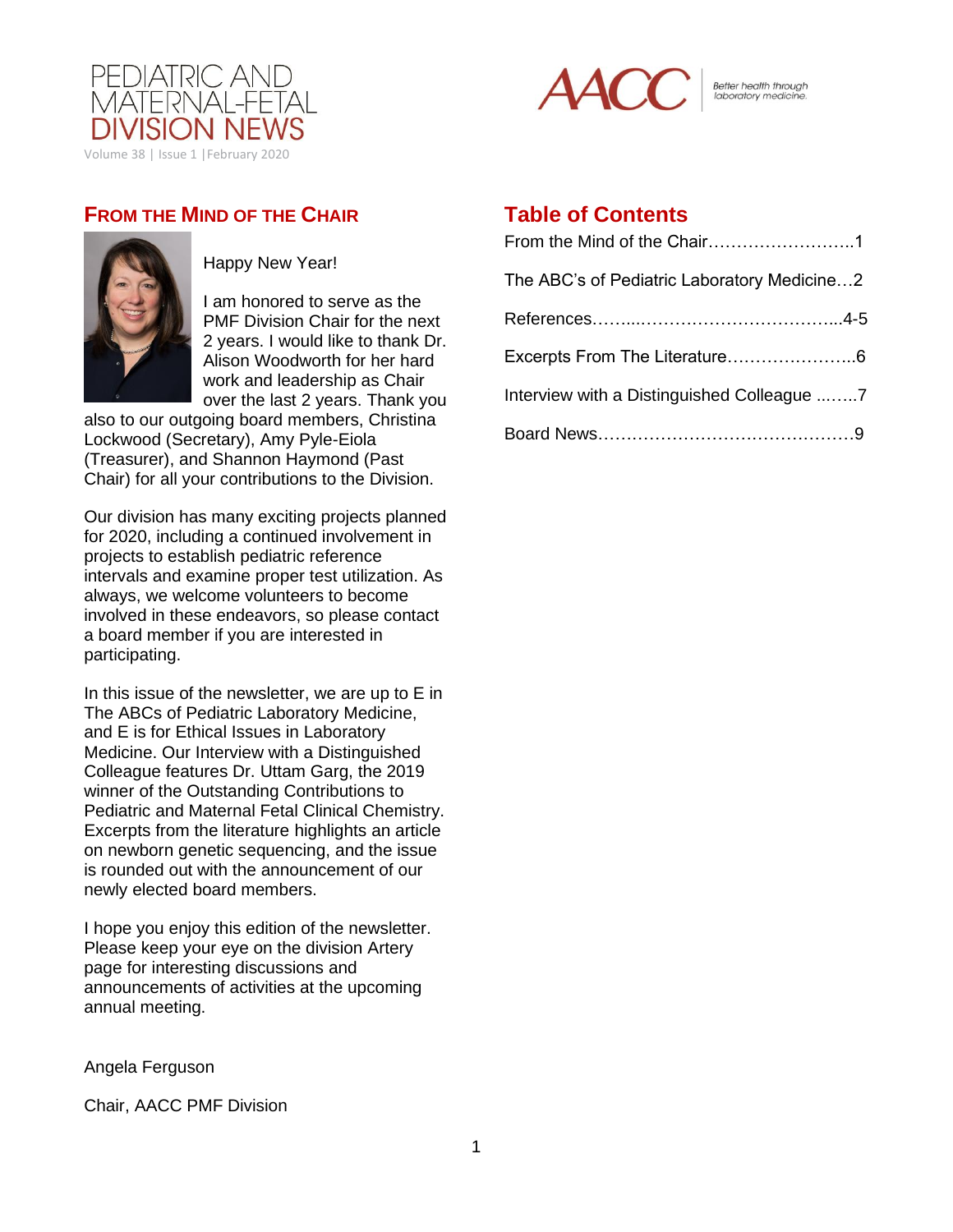

### **"E" is for Ethical Issues in Laboratory Medicine**



**Ann M. Gronowski, PhD** Department of Pathology, and Immunology, Washington University School of Medicine in St. Louis, St. Louis, MO



**Melissa Budelier, PhD** Department of Pathology, and Immunology, Washington University School of Medicine in St. Louis, St. Louis, MO



**Sheldon Campbell, MD, PhD** Department of Laboratory Medicine, Yale University School of Medicine, New Haven, CT

Laboratorians, like other medical professionals, must adhere to high ethical standards. However, many clinical laboratory training programs do not teach medical ethics (1). The terms 'medical ethics' and 'biomedical ethics' are often used interchangeably and can be

defined as "a system of moral principles that apply values to the practice of clinical medicine and in scientific research" (2). The development of modern biomedical ethics was largely a response to grossly unethical behavior (For a more in-depth review, see reference 3).

The core principles of biomedical ethics include:

- Respect for autonomy,
- Beneficence (doing good),
- Non-maleficence (avoiding harm), and
- Justice (4).

Applications of these principles include use of informed consent, assessment of risks and benefits, and equitable treatment and allocation of resources. These principles can be applied to both medical research and medical practice.

### **Informed Consent**

Respect for autonomy requires that people are given the opportunity to choose what happens to them. This opportunity is given, among other ways, when they are provided informed consent. Patients must be fully informed about why they are having samples collected, what testing will be performed, the potential risks and benefits, give consent freely, and have the right to withdraw consent at any time. There may be exceptions for persons who are unable to give consent such as unconscious patients, children, and mentally impaired persons. In some cases, family members or guardians may be able to provide consent in lieu of the patient.

Clinical laboratory testing is usually ordered by a physician and consent is often implied. If laboratorians become aware that a patient has refused testing they have a duty to investigate and potentially refuse to perform testing. Consultation with the clinical team is useful when consent is questionable.

When a patient refuses testing that heath-providers believe is needed an ethical dilemma is created. Refusal of drug testing for fear of repercussions, and declining blood products due to religious beliefs are two such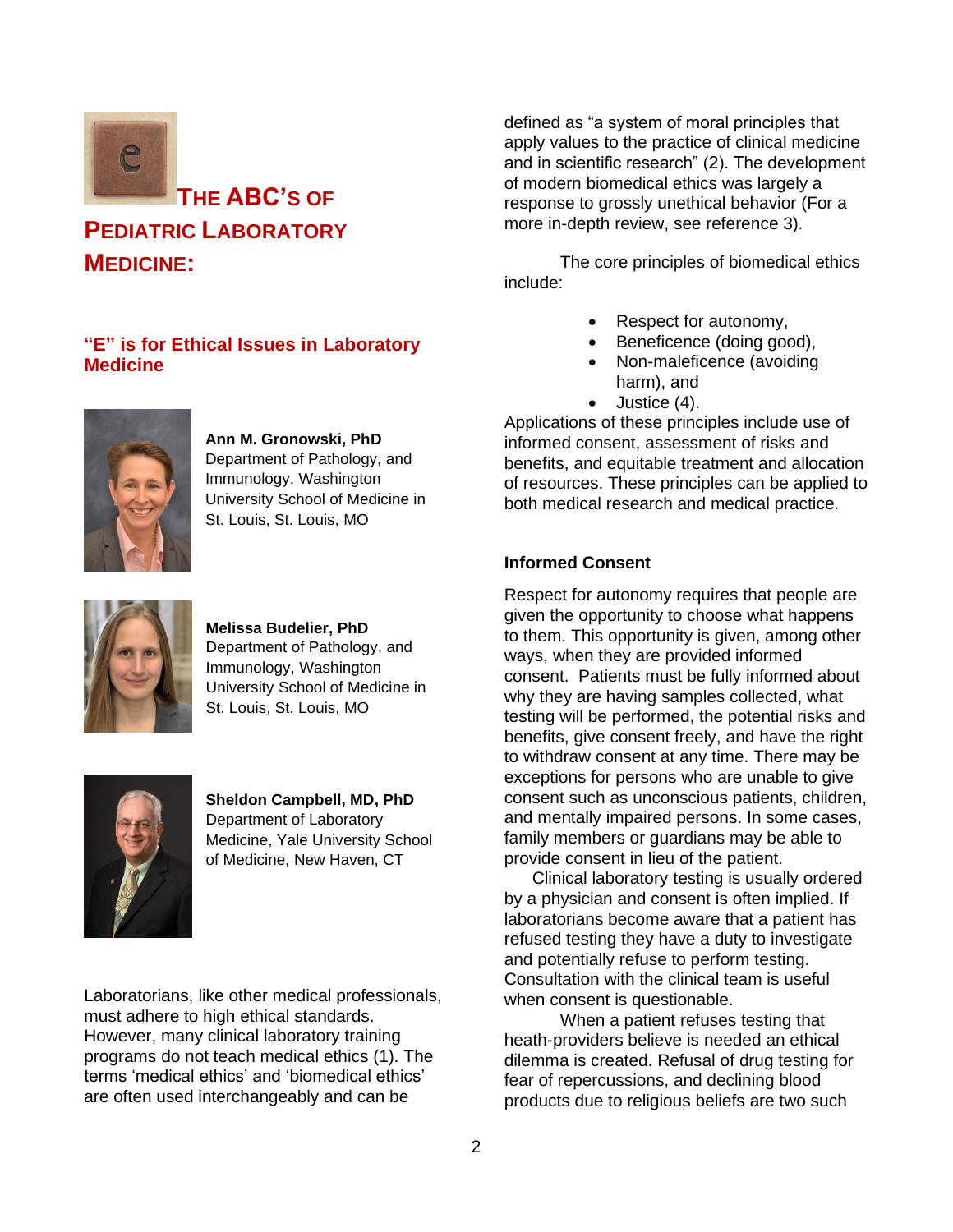examples. Justifying actions that violate ethical principles requires consideration of whether the proposed action: 1) is likely to achieve the underlying goal, 2) presents the lowest degree of infringement, 3) minimizes any negative consequences, 4) has no morally preferable options, and 5) was arrived at through the proper process (5).

#### **Leftover Specimens**

In the U.S., the Common Rule permits research using tissue without patient consent in certain circumstances. Clinical laboratories are allowed to use specimens without consent for the purposes of healthcare operations (6). In addition, an Institutional Review Board (IRB) has discretion to waive or alter informed consent requirements if the IRB finds that the research meets certain criteria such as minimal risk to the subjects, or the research could not practicably be carried out without the waiver or alteration (6). When using leftover specimens for research, risk may be minimized by removing patient identifiers.

#### **Genetic Testing**

Numerous ethical concerns surround genetic testing, because it can reveal intensely personal information which may impact both the patient and the patient's family. The results of genetic tests may affect the lives and relationships of parents, siblings, children and even extended family members.

The right to autonomy should allow people to have genetic testing performed, if they so choose. At the same time, autonomy would allow people who do *not* want to know about their diagnosis or risk for disease the right to decline testing, even if physicianordered. However, some genetic testing, such as newborn screening, is performed automatically without physician orders (usually required by public health codes). The idea is that because the diseases detected are treatable, the benefit to the public outweighs the autonomy of the individual. Because genetic testing can reveal heritable disorders that may

affect other family members, once a disease or risk for disease is detected, patients and physicians are faced with the ethical dilemma of informing other family members. Genetic testing may impact an individual's ability to obtain life or disability insurance. Hence, a discussion of the potential impact on the patient and family should be undertaken before testing is performed.

There are many questions of justice around genetic testing. For instance, who has access to expensive procedures such as preimplantation genetic diagnosis? Should only those with financial means be able to screen for devastating diseases prenatally? Should parents be allowed to test children for diseases for which there is no treatment? Because prenatal screening is used to choose termination for fetuses affected with certain conditions such as Down Syndrome, many feel this inherently devalues the lives of individuals that live with such conditions. These questions are explored in various publications (7-10).

Privacy is critical for genetic testing because of the personal nature of the test results, but it may be practically difficult to achieve. What assurances should be made by laboratories regarding confidentiality? Who owns and controls the data, especially if generated in one lab but refined and analyzed through a multi-part data pipeline? Who should have access to the data? How will patients be protected from improper use? Although the Genetic Information Non-discrimination Act (GINA) prevents the results of genetic tests from impacting access to health insurance and employment, it does not cover life insurance, long-term care, or disability insurance.

#### **Incidental findings**

Incidental findings are results that are unintentionally discovered, but may have potential health or reproductive importance. The decision of whether or not to disclose incidental findings requires careful weighing of the benefits against potential risks (11), and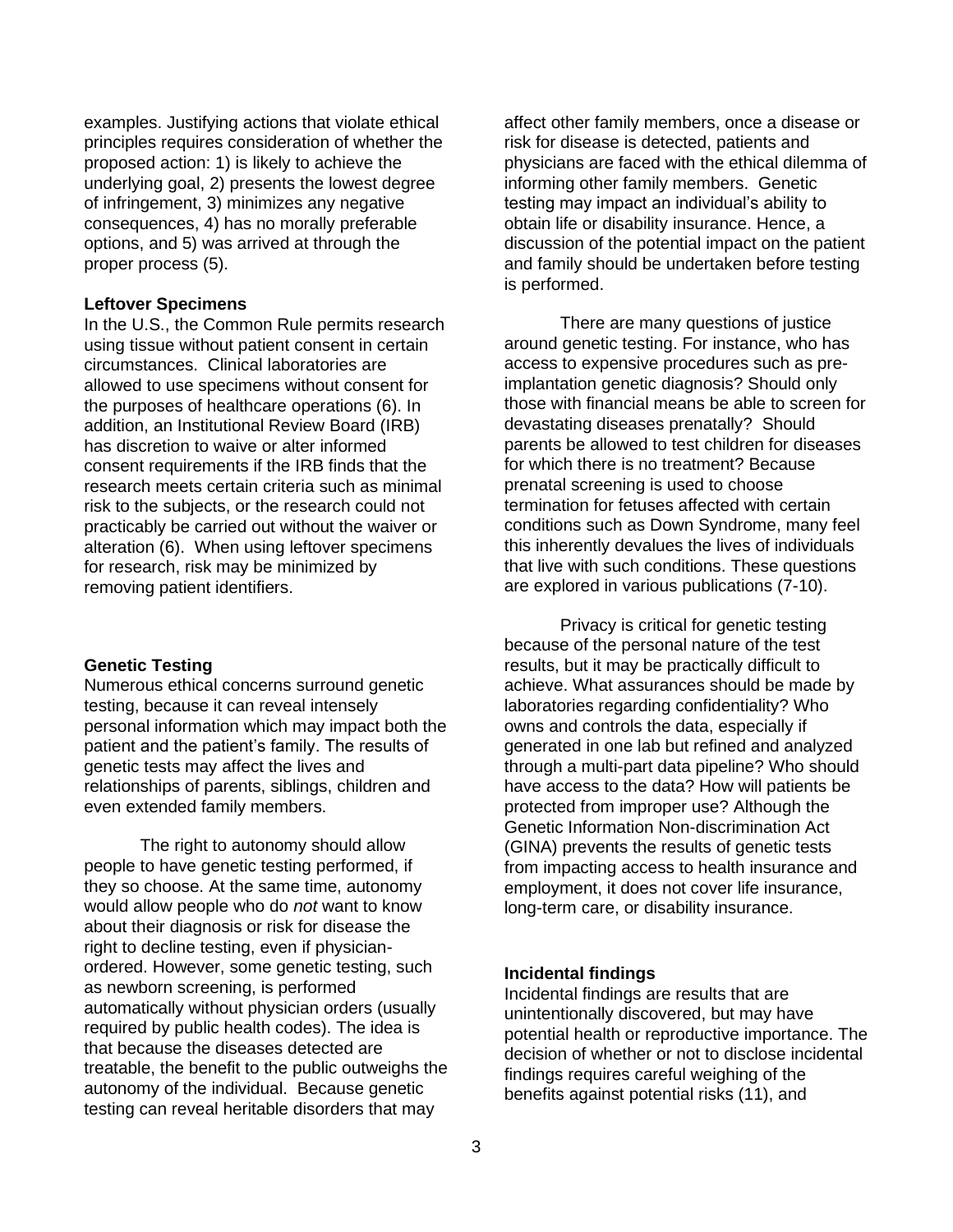involves evaluating the result's accuracy, significance to health, and clinical actionability (12). Disclosure of incidental findings should be considered if they are life-threatening or if they reveal a medical condition that can be treated or prevented. Incidental findings may occur in clinical laboratories on instruments that perform a set menu of tests, but the tests that can be ordered are a subset of that menu, e.g. blood gas analyzers, multiplex molecular panels, or genomic sequencing assays. Clinical laboratories should have policies to control the performance of tests that may produce incidental findings, and what to do with such findings.

When deciding if a result should be disclosed, persons have both the "right to know" and the "right not to know" (12). In 2013, the Bioethics Commission provided context-specific guidelines for disclosing incidental findings. In their report, they stress that whenever possible, individuals should be informed of the potential for incidental findings before testing, and of how these findings will be handled (11). This allows the individual to have control over disclosure of their results. This is particularly important for genetic testing.

#### **SUMMARY**

Even though most clinical laboratorians do not see or treat patients, they must be held accountable to the highest ethical and professional behavior. Recognition and understanding of ethical issues is essential to practice of laboratory medicine. When faced with ethical decisions, laboratorians should seek the input of other clinicians and laboratory colleagues and develop policies to address potential ethically-challenging situations. In addition, most hospitals have ethics boards comprised of multidisciplinary teams of clinicians, lay people and clergy to help guide decision making.

\*Note that this article is taken in large part from a recent review article published by the authors and published in *Clinical Chemistry* (*Clinical Chemistry* 2019;65: In Press [http://clinchem.aaccjnls.org/cgi/doi/10.1373/clin](http://clinchem.aaccjnls.org/cgi/doi/10.1373/clinchem.2019.30667) [chem.2019.30667](http://clinchem.aaccjnls.org/cgi/doi/10.1373/clinchem.2019.30667) ). The reader is referred there for additional detail.

#### **References**

- 1. Bruns, DE, Burtis CA, Gronowski AM, McQueen MJ, Newman A, Jonsson JJ. Variability of ethics education in laboratory medicine training programs: results of an international survey. Clin Chim Acta 2015;442:115-118.
- 2. Wikipedia. [https://en.wikipedia.org/wiki/Medical\\_ethics](https://en.wikipedia.org/wiki/Medical_ethics) Accessed July 28, 2019
- 3. Gronowski AM, Budelier MM, Campbell, M. Ethics for Laboratory Medicine. *Clin Chem* 2019;65: In Press [http://clinchem.aaccjnls.org/cgi/doi/10.1373/c](http://clinchem.aaccjnls.org/cgi/doi/10.1373/clinchem.2019.30667) [linchem.2019.30667.](http://clinchem.aaccjnls.org/cgi/doi/10.1373/clinchem.2019.30667)
- 4. Beauchamp TL and Childress JF Principles of Biomedical Ethics Seventh Edition. Oxford University Press 2013.
- 5. Jalaly J, Dineen KK, Gronowski AM. A 30 year old patient who refuses to be drug tested. Clin Chem 2016;62:807-10.
- 6. Code of Federal Regulations. Title 45: Public Welfare. Part 46: Protection of human subjects. [http://www.hhs.gov/ohrp/humansubjects/guid](http://www.hhs.gov/ohrp/humansubjects/guidance/45cfr46.html) [ance/45cfr46.html](http://www.hhs.gov/ohrp/humansubjects/guidance/45cfr46.html) Accessed 27 December 2018.

7. Fulda KG, Lykens K. Ethical issues in predictive genetic testing: a public health perspective. J Med. Ethics 2006;32:143-47.

8. Gronowski AM, Scott RT, Caplan AL, Nelson LJ. The ethical implications of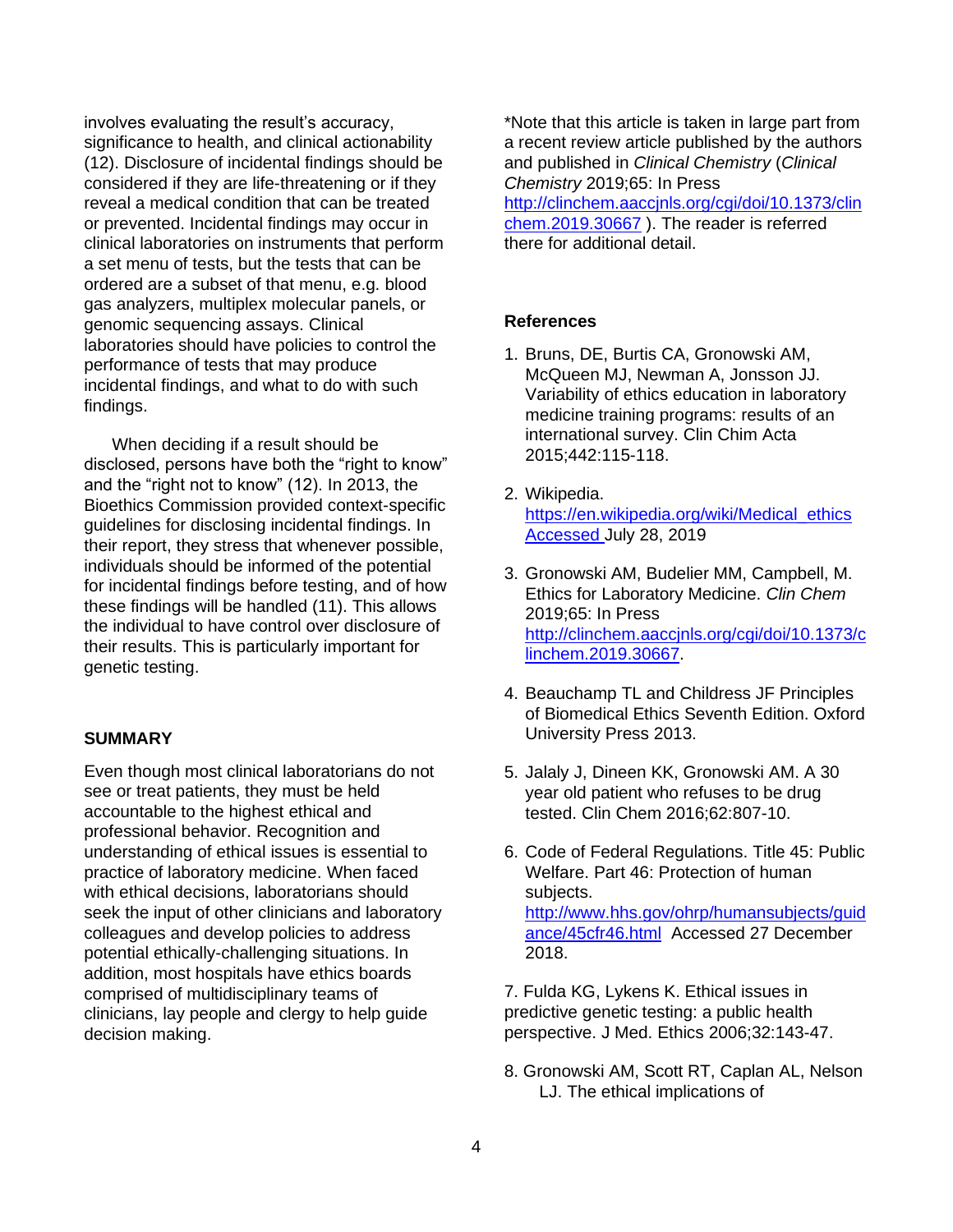preimplantation genetic diagnosis. Clin Chem 2014;60:25-8.

- 9. Botkin JR, Belmont JW, Berg JS, Berkman BE, Bombard Y, Holm IA, Levy HP, Ormond KE, Saal HM, Spinner NB, Wilfond BS, McInerney JD. Points to consider: Ethical, legal, and psychosocial implications of genetic testing in children and adolescents. Am J Hum Genetics 2015;97;6-21.
- 10. Liu L, Wheeler S. Rise of preimplantation genetic diagnosis in China raises ethical questions for all. Clin Chem 2018;64:617- 18.
- 11. Bioethics, P. C. f. t. S. o. (2013) Anticipate and Communicate: ethical management of incidental and secondary findings in the clinical, research, and direct-to-consumer contexts. [www.bioethics.gov](file:///C:/Users/Ann%20Gronowski/AppData/Local/Microsoft/Windows/INetCache/Content.Outlook/YYVKTLKZ/www.bioethics.gov)
- 12. Schaefer, G. O., and Savulescu, J. (2018) The Right to Know: A Revised Standard for Reporting Incidental Findings. *Hastings Cent Rep* **48**, 22-32.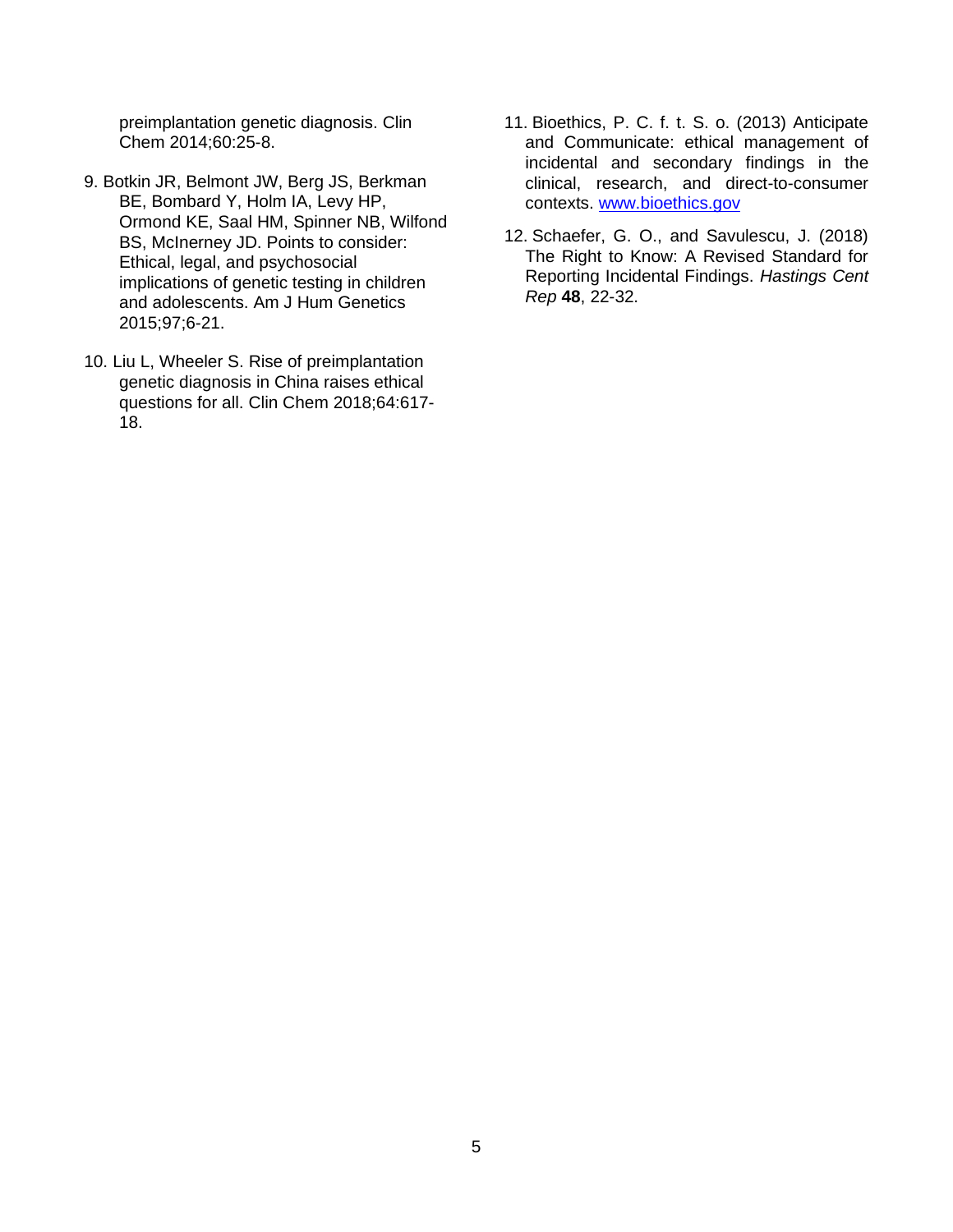### **Excerpts from the Literature**



**Khushbu Patel**, PhD, DABCC, FAAC, Associate Director of Clinical Chemistry, Children's Health. Assistant Professor of Pathology, UT Southwestern Medical Center, Dallas, TX, USA

#### **Ethical Debate surrounding Newborn Genetic Sequencing**

Newborn sequencing research has brought about questions that raise both moral and ethical concerns. The ensuing controversy centers around the question: should information regarding adult-onset conditions be disclosed for a newborn if it is not relevant to the patient's current or imminent health?

The question arose from the NIH-funded BabySeq (Genome Sequence-Based Screening for Childhood Risk and Newborn Illness) Project, which aimed to assess the medical and socioeconomic impact of genome sequencing in healthy and sick newborns. The study enrolled a total of 159 infants, with 32 infants from the NICU and the remaining 127 being healthy infants <sup>1,2</sup>. It was a randomized trial where half of the participants were randomly assigned to either standard care (standard newborn screening) or standard care plus genomic sequencing. In the study arm, participants received a report that listed any pathogenic or likely pathogenic variants associated with only childhood-onset diseases.

Five years into the study, a case of a male infant identified with a BRCA2 mutation was reported<sup>3</sup>. The study investigators obtained permission from the institutional review board (IRB) to release the adult-onset findings to the family. The rationale behind disclosing this information to the family was the moral distress endured by the researchers and to "avoid the ethical dilemma of laboratory personnel knowing something that is widely considered to be actionable but cannot be returned"<sup>3</sup> . The protocol was modified to require participants (parents) to receive results for adult-onset conditions. It was viewed that this modified protocol was in the child's best interest, which includes "not only the child's future autonomy to make decision about what the child wants to know about him- or herself, but also having his or her parents alive and well" – the family benefit<sup>3</sup>.

Though this seemed to be a logical argument, which was approved by the IRB, ethicists are questioning the concept of family benefit that was raised in this scenario<sup>4</sup>. Of note, it was not detailed whether any benefit was observed from disclosing the findings of the BRCA2 mutation to the parents. The revised study protocol made it mandatory to report adult-onset conditions even though they have no immediate clinical impact on the child's health. As detailed in this current issue's "Ethical Issues in Laboratory Medicine" article, the core principles of medical ethics include respect for autonomy, beneficence and non-maleficence (avoiding harm). In order to breach any of these ethical principles, it requires careful consideration of whether the benefits outweigh the risks and harms<sup>5</sup>. As evidenced by this case, navigating these issues becomes especially delicate when it comes to genetic testing in newborns.

The general consensus recommendation from the pediatrics, ethics and genetics organizations in the United States is that adultonset-only conditions should not be tested for in children. In doing so, this preserves the autonomy of the child to decide whether to undergo testing for these conditions as an adult and with whom they want to share this information. However, in 2013 the ACMG issued a statement requiring laboratories performing clinical sequencing to report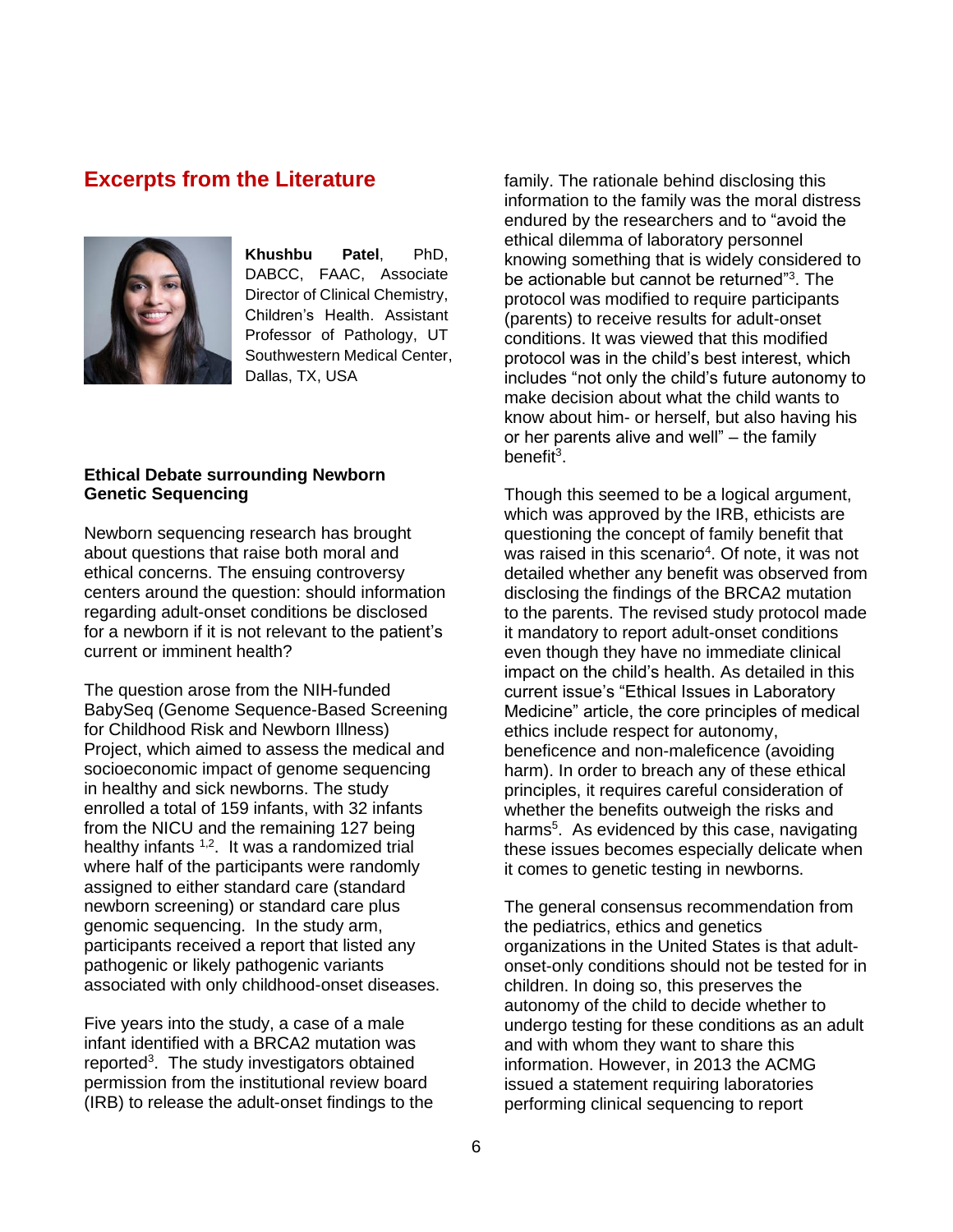mutations for select adult-onset conditions in all subjects regardless of age. This list initially comprised of 57 genes and was considered a form of "opportunistic screening"<sup>6</sup>. However, in response to criticism of these new recommendations, the ACMG modified the recommendation in 2014 to allow parents to opt out of opportunistic screening.

These recommendations are well aligned with the ethical principles outlined in the article by Gronowski and colleagues<sup>5</sup>. Patients should at the minimum be given the choice "to know" and "not know" the results of sequencing that are not relevant to the patient's imminent health. This is especially important when dealing with a critically ill newborn, where knowledge of information not directly relevant to the newborns' health can cause additional distress to the parents and family. The strongest case for mandatory disclosure can only be made when findings result in the discovery of conditions that would have immediate measurable health benefits or change clinical management of the patient's condition. Ross and colleagues emphasize that studies should be designed so that they minimize the risk of identifying mutations associated with adultonset-only conditions. Furthermore, this case also highlights the importance of having a plan and procedure in place to handle incidental findings in the event unexpected information is uncovered.

#### **References:**

- 1. Holm, I. A. *et al.* The BabySeq project: implementing genomic sequencing in newborns. *BMC Pediatr.* **18**, 225 (2018).
- 2. Genetti, C. A. *et al.* Parental interest in genomic sequencing of newborns: enrollment experience from the BabySeq Project. *Genet. Med.* **21**, 622–630 (2019).
- 3. Holm, I. A. *et al.* Returning a genomic result for an adult-onset condition to the parents of a newborn: Insights from the BabySeq Project. *Pediatrics* **143**, S37– S43 (2019).
- 4. Ross, L. F. & Clayton, E. W. Ethical Issues in Newborn Sequencing Research: The Case Study of BabySeq. *Pediatrics* e20191031 (2019). doi:10.1542/peds.2019-1031
- 5. Gronowski, A. M., Budelier, M. M. & Campbell, S. M. Ethics for Laboratory Medicine. *Clin. Chem.* clinchem.2019.306670 (2019). doi:10.1373/clinchem.2019.306670
- 6. Kalia, S. S. *et al.* Recommendations for reporting of secondary findings in clinical exome and genome sequencing, 2016 update (ACMG SF v2.0): A policy statement of the American College of Medical Genetics and Genomics. *Genet. Med.* **19**, 249–255 (2017).

# **Interview with a Distinguished Colleague**

By Angela Ferguson, PhD

#### **Uttam Garg**, PhD, DABCC, FABT,FAACC



Divisision Director, Laboratory Medicine Director, Clinical Chemistry, Toxicology, Biochemical Genetics, Children's Mercy. Professor of Pediatric Pathology, University of Missouri-KC School of Medicine, Kansas City, MO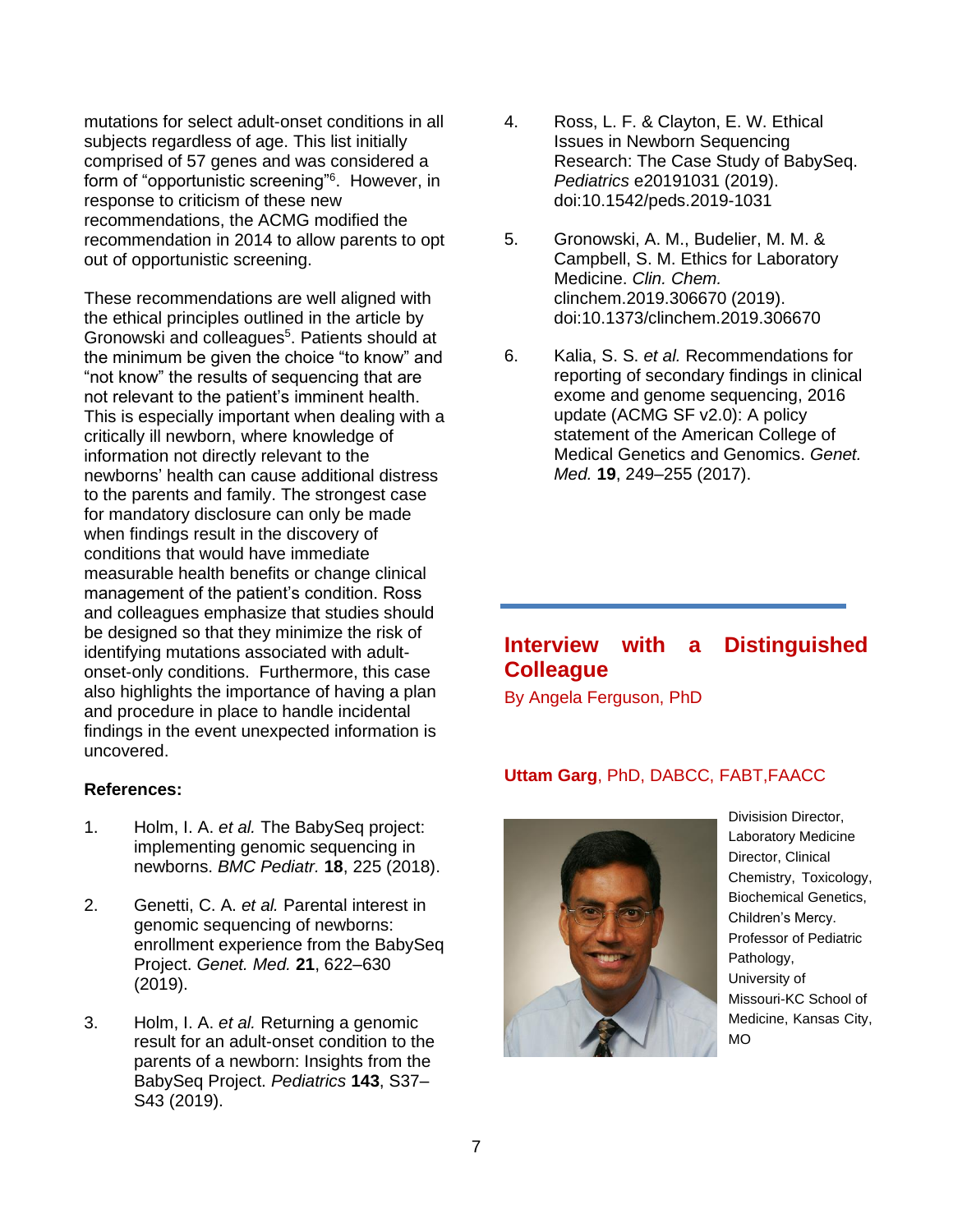#### **What are some challenges you see currently facing the field of laboratory medicine?**

Globally, particularly in the United States, healthcare costs are increasing exponentially and outpacing overall inflation by several fold. Everyone, including outpatient services, hospitals and healthcare providers are expected to deliver more with less. Patients are being asked to dig deeper in their pockets to meet their healthcare expenses. Laboratory medicine is not an exception. Despite increasing costs and complexity of testing, laboratory budgets are being trimmed and reimbursement rates are going down. Providing quality laboratory services at an affordable cost is an ongoing challenge and will likely continue to be so.

Availability of qualified laboratorians is another challenge for the clinical laboratories. Laboratorians are retiring at a faster pace than the number of new graduates entering the workforce. Finding qualified clinical laboratory scientists for specialized areas is even more challenging. For example, finding technologists for areas like toxicology and biochemical genetics is a real challenge. Medical technology programs are not geared towards educating trainees for specialized laboratory services such as mass spectrometry, flow cytometry and molecular testing.

Teaching residents, fellows, and medical staff, particularly in light of a shrinking laboratory medicine curriculum in medical school, is a challenge and opportunity for laboratorians. We should highlight, teach and demonstrate the vital role the clinical laboratory plays in patient care and not let the laboratory services become a commodity.

In addition, laboratorians are being challenged with increasing regulations, particularly for laboratory-developed tests. Laboratorians ought to be innovative to meet these challenges and provide the excellent vital services of laboratory diagnosis.

#### **What changes do you see in the future of pediatric or maternal fetal laboratory medicine?**

It is very exciting time for pediatric-maternal laboratory medicine. I think laboratory medicine for this group is changing at the fastest rate. For example, not that long ago we were screening newborns for only a few disorders. Now, in the United States, newborns are screened for over 50 disorders and that number will continue to grow. Laboratories play a vital role in screening and follow-up of these disorders. Sequencing DNA (targeted, exome or whole genome) for improving newborn screening is a hot topic for possible future implementation. It is not uncommon to perform exome or whole genome sequencing on pediatric patients who remain undiagnosed by common laboratory investigations.

Laboratories are going to see increased numbers of "tiny" volume samples from an increasing number of very-low weight newborns. Laboratories will also see increased numbers of new diagnostic biomarkers as our knowledge expands on the pathogenesis of pediatric diseases through genomics and metabolomics. Also, I think we will continue to see increased numbers of new drugs of abuse and toxins in pediatric toxicology.

#### **What development would you like to see occur in pediatric laboratory medicine over the next 3 years?**

Despite a number of ongoing efforts in developing pediatric reference intervals and significant progress made, good reference interval data for many analytes, particularly on premature and newborn babies, is still lacking. Pediatric laboratories need continued significant efforts in this area. In an era of big data and machine learning, maybe it is time to think about other innovative ways of generating reference intervals or following a patient with his or her own (intraindividual) values for health and disease.

Pediatric laboratories deal with very small sample volumes. Due to small sample volumes,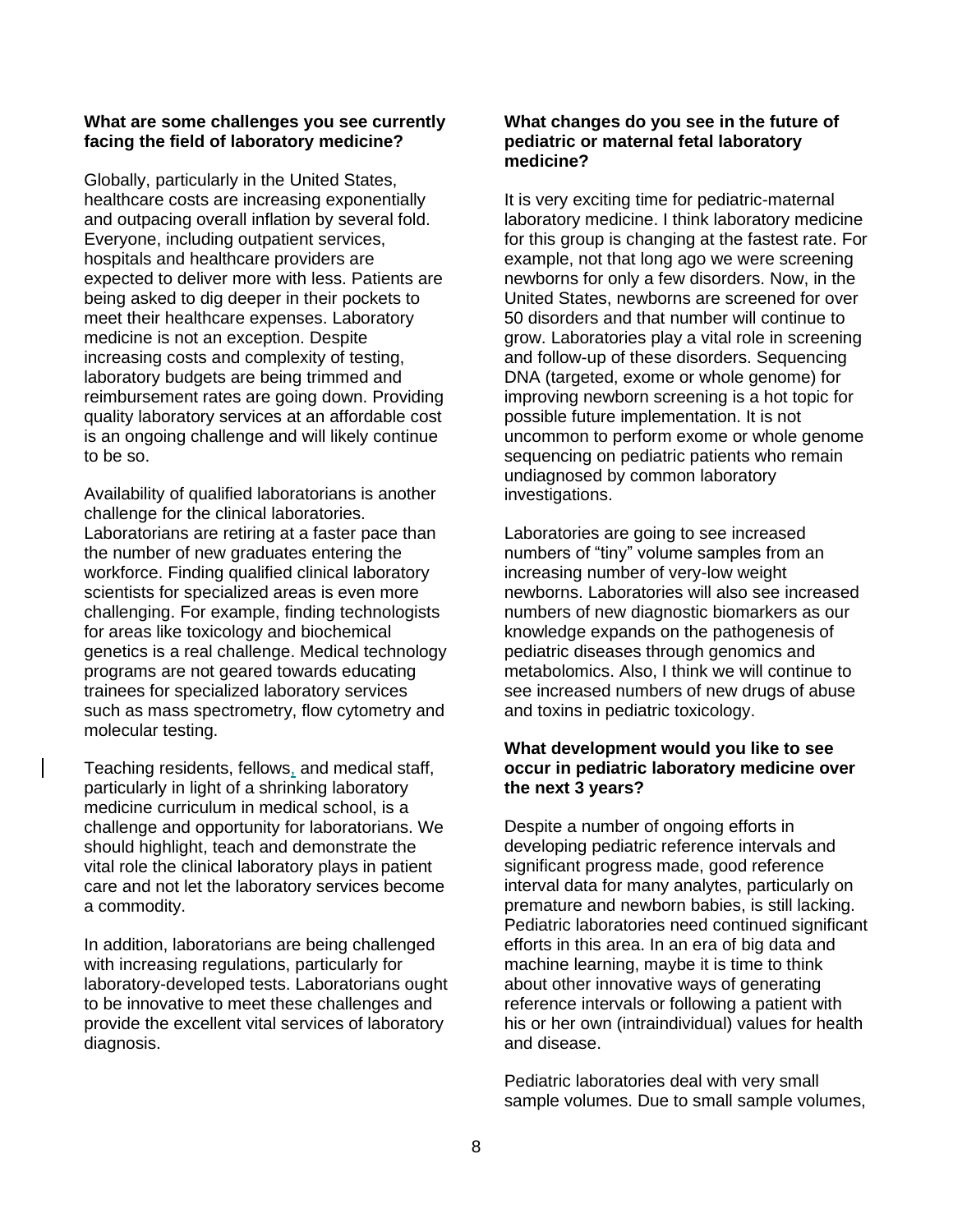an estimated 25-50% of samples are handled manually. No significant progress has been made in automation for handling these samples. Even tubes dead volume has not changed significantly in decades. Development in these areas are definitely needed. Also, I would like to see the use of better technologies, like mass spectrometry for the analysis of certain analytes such as steroid hormones.

# **Board News!**

It is my pleasure to announce the newly elected board members for the Pediatric and Maternal-Fetal Division:

| <b>Stanley Lo</b>             |
|-------------------------------|
| Mark Kellogg                  |
| Joesph Wiencek                |
| Van Leung Pineda<br>Laura Smy |
|                               |

Congratulations to the new board members!

Thank you to everyone who ran for a position. There was a fabulous group of candidates, and your interest in the division is greatly appreciated!

Angela Ferguson

Chair, AACC PMF Division

# **Editor's Note**

It has been a pleasure serving as the PMF division newsletter editor for the last 3.5 years. I would like to thank the help and support of the editorial board members during my tenure: Drs. Brenda Suh-Lailam and Kelly Doyle, who are also leaving their positions. I would like to welcome new editorial board members Drs. Khushbu Patel and Stephen Roper. I would also like to welcome our new editor Dr. Sarah Wheeler.

I also want to thank all the members of the PMF board with which I have interacted during this time, and who provided me support and guidance, especially the division chairs: Drs. Shannon Haymond, Alison Woodworth and Angela Ferguson. Finally, I want to thank our readers for your support.

Sincerely,

Van